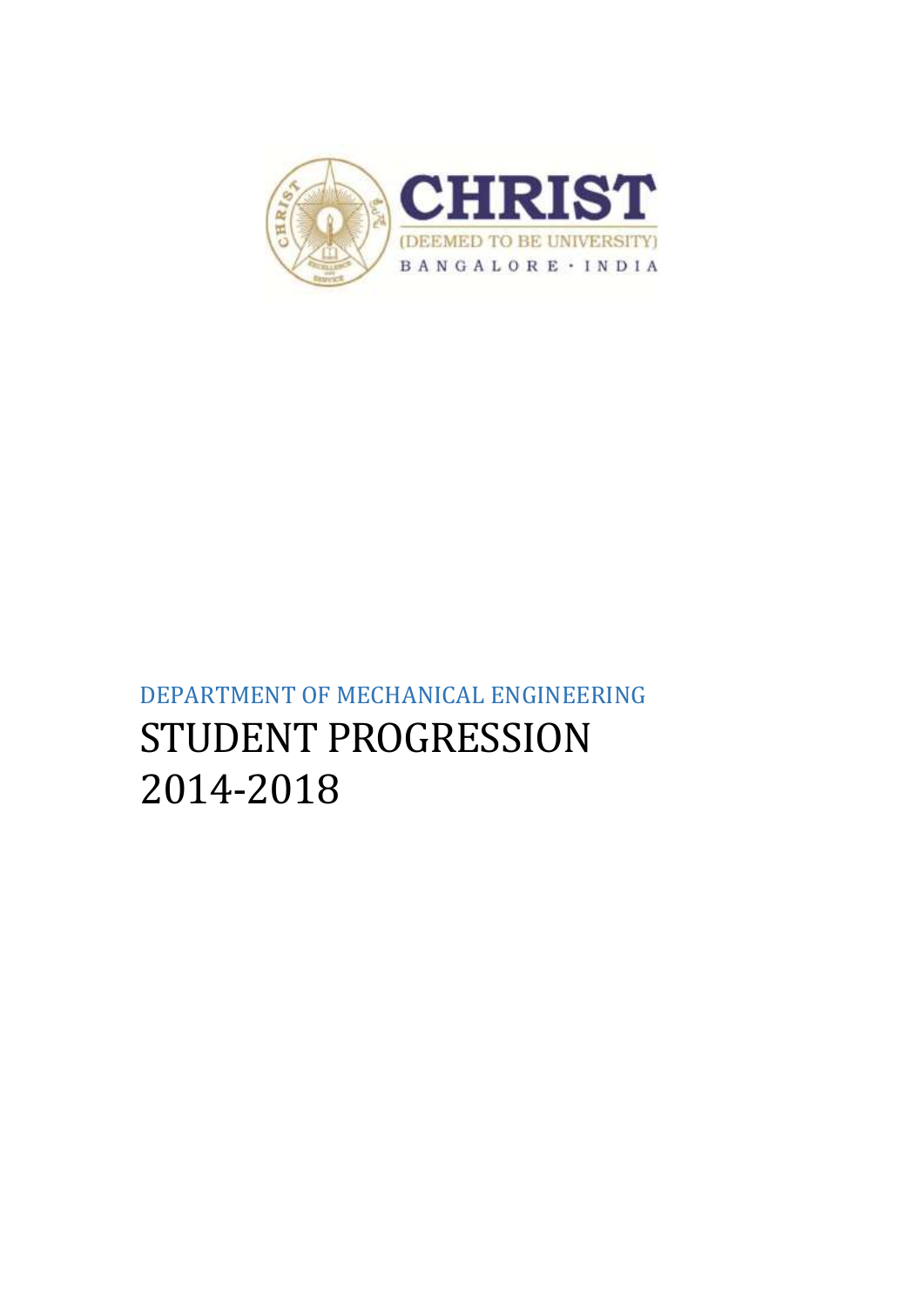

# I. LIST OF STUDENTS PLACED

| <b>SL</b>      | <b>REGISTER NO.</b> | <b>NAME OF THE</b>          | <b>COMPANY</b>                  | <b>TYPE OF</b>    |
|----------------|---------------------|-----------------------------|---------------------------------|-------------------|
| N <sub>O</sub> |                     | <b>STUDENT</b>              |                                 | <b>PLACEMENT</b>  |
|                |                     |                             |                                 |                   |
| $\mathbf{1}$   |                     | <b>Vineet Pandey</b>        | Thermodyne                      | <b>OFF CAMPUS</b> |
|                | 1417324             |                             | Engineering                     |                   |
|                |                     |                             | <b>Systems</b>                  |                   |
| $\overline{2}$ | 1417505             | Ajith Joy                   | Decathlon                       | <b>ON CAMPUS</b>  |
| 3              | 1417506             | Akil Tom                    | Decathlon                       | <b>ON CAMPUS</b>  |
| $\overline{4}$ | 1417509             | Alavala Venkata<br>Sai Teja | Cognizant                       | <b>OFF CAMPUS</b> |
| 5              |                     | Joseph Zacharias            | Tsi (Total                      | <b>OFF CAMPUS</b> |
|                | 1417526             |                             | <b>Solution Intec</b>           |                   |
|                |                     |                             | Pvt. Ltd)                       |                   |
| 6              | 1417533             | <b>Franky Francis</b>       | Minox Metal                     | <b>OFF CAMPUS</b> |
| 7              | 1417554             | Chandraprakash R            | Mbrdi                           | <b>ON CAMPUS</b>  |
| 8              | 1417560             | Rayon Robert                | Mbrdi                           | <b>ON CAMPUS</b>  |
| 9              | 1417568             | S Rohit                     | Mbrdi                           | <b>ON CAMPUS</b>  |
| 10             | 1417593             | Rachit Malaviya             | <b>Tcs</b>                      | <b>OFF CAMPUS</b> |
| 11             | 1417596             | Joji Johny                  | Sobha Pvt Ltd                   | <b>OFF CAMPUS</b> |
| 12             | 1417614             | Shah Vrudant<br>Hetalbhai   | Mbrdi                           | <b>ON CAMPUS</b>  |
| 13             | 1417725             | K Rifazul Basith            | <b>Gambit Sports</b><br>Pvt Ltd | <b>OFF CAMPUS</b> |
| 14             |                     | Mayur Manoj                 | Management                      | <b>OFF CAMPUS</b> |
|                | 1417728             | Mahindrakar                 | Trainee,                        |                   |
|                |                     |                             | Micro Labs<br>Limited           |                   |
|                |                     |                             |                                 |                   |
| 15             |                     | Vivek Pv                    | Tech<br>Mwyn                    | <b>OFF CAMPUS</b> |
|                | 1417591             |                             | Pvt<br>Ltd                      |                   |
|                |                     |                             | Bangalore                       |                   |
| 16             | 1417544             | Simon<br>Sam                | A.G Facilities<br>Solutions     | <b>OFF CAMPUS</b> |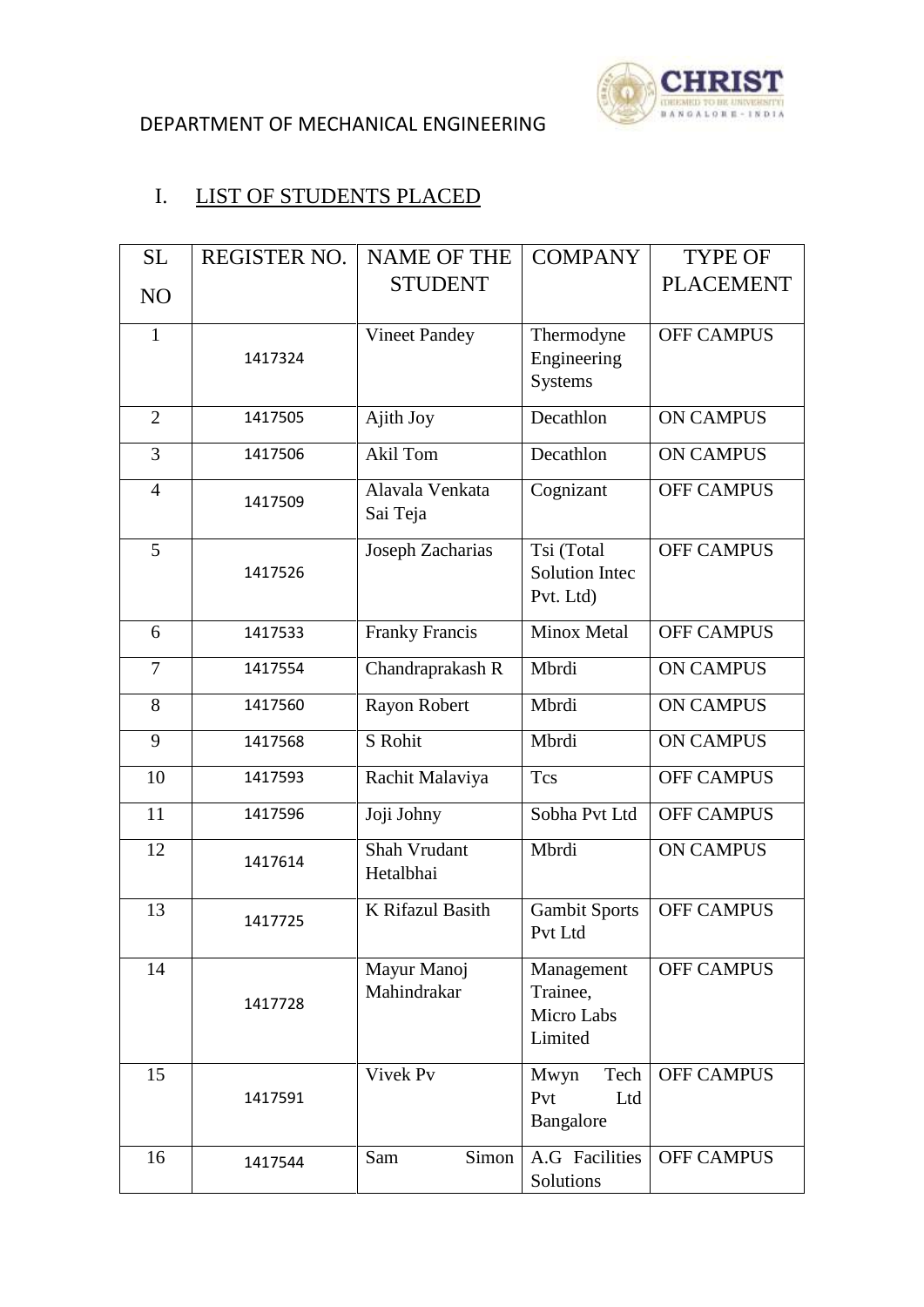

|    |         | Mathew Joy                                                    | L.L.C Dubai                                     |                   |
|----|---------|---------------------------------------------------------------|-------------------------------------------------|-------------------|
| 17 | 1417571 | Mathewson Jacob                                               | Smr Pvt Ltd                                     | <b>OFF CAMPUS</b> |
| 18 | 1417570 | Arun Roy                                                      | Accenture<br>Chennai                            | <b>OFF CAMPUS</b> |
| 19 | 1417532 | Manoj Kumar Paul                                              | Kbc<br>Engineering<br>Co. Wll, Qatar            |                   |
| 20 | 1417514 | Arun Glory                                                    | Mckinsey<br>$\&$<br>Company,<br>Bangalore       | <b>OFF CAMPUS</b> |
| 21 | 1458503 | Joel Ajith Thomas                                             | <b>Indian Navy</b>                              | <b>OFF CAMPUS</b> |
| 22 | 1417567 | Arun M<br>Vinayaka<br>Modern Metal<br>Tech Pvt Ltd,<br>Kerala |                                                 | <b>OFF CAMPUS</b> |
| 23 | 1459402 | Anup Sabu John                                                | Toonz<br>Animation<br>Indian Pvt Ltd,<br>Kerala | <b>OFF CAMPUS</b> |
| 24 | 1417579 | Anand V Krishna                                               | <b>Infosys</b>                                  | <b>OFF CAMPUS</b> |
| 25 | 1417753 | Muneeb                                                        | <b>Ghv Advanced</b><br>Care Pvt Ltd,<br>Gurgaon | <b>OFF CAMPUS</b> |
| 26 | 1417576 | Ebin Kuriakose                                                | Shahi Exports<br>Pvt Ltd                        | <b>OFF CAMPUS</b> |
| 27 | 1417521 | <b>James Mathew</b>                                           | Golden<br>Temperature,<br>Dubai                 | <b>OFF CAMPUS</b> |
| 28 | 1417530 | Krishna Reddy                                                 | <b>Your Story</b>                               | <b>OFF CAMPUS</b> |
| 29 | 1459407 | Vishnu Pk                                                     | Cognizant<br>Hyderabad                          | <b>OFF CAMPUS</b> |
| 31 | 1417709 | <b>Ritish Singh</b>                                           | Gridn Master<br>Machine                         | <b>OFF CAMPUS</b> |
| 32 | 1417715 | Aman Anshu                                                    | Byju's                                          | <b>OFF CAMPUS</b> |
| 33 | 1417551 | Aman Kumar Singh                                              | <b>Monal Capital</b>                            | <b>OFF CAMPUS</b> |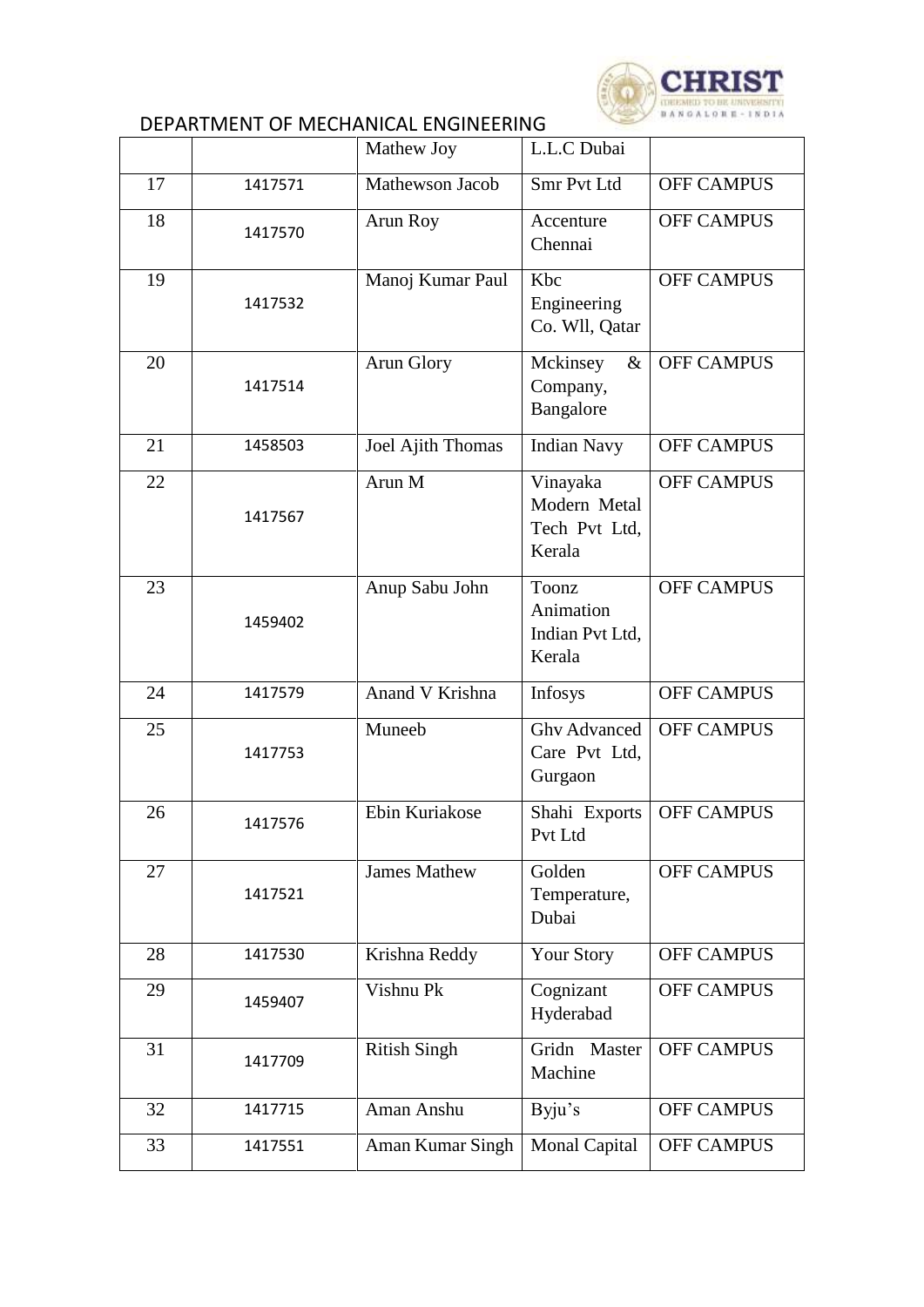

| 34 | 1417512 | Anun N                 | Hr<br>Skanda<br>Solutions             | <b>OFF CAMPUS</b> |
|----|---------|------------------------|---------------------------------------|-------------------|
| 35 | 1417520 | <b>Gokul Prasad</b>    | Tsi<br>Fire<br>Solutions              | <b>OFF CAMPUS</b> |
| 36 | 1417731 | Naga Nandini           | Cerental<br>Consultants               | <b>OFF CAMPUS</b> |
| 37 | 1417713 | Aditya Tiwari          | Quess<br>Samsung India<br>Electronics | <b>OFF CAMPUS</b> |
| 38 | 1417537 | Prashob                | Edizi                                 | <b>OFF CAMPUS</b> |
| 39 | 1417739 | <b>Ratnesh Pandey</b>  |                                       | <b>OFF CAMPUS</b> |
| 40 | 1417540 | <b>Renjith Mathews</b> | Tsi<br>Fire<br>Protection             | <b>OFF CAMPUS</b> |
| 41 | 1417711 | Rishab                 | Youngman<br>India                     | <b>OFF CAMPUS</b> |
| 42 | 1417541 | <b>Ryan Warren</b>     | Wisdm Labs                            | <b>OFF CAMPUS</b> |
| 43 | 1417559 | Thomaslee              | Horizon<br><b>Motors</b>              | <b>OFF CAMPUS</b> |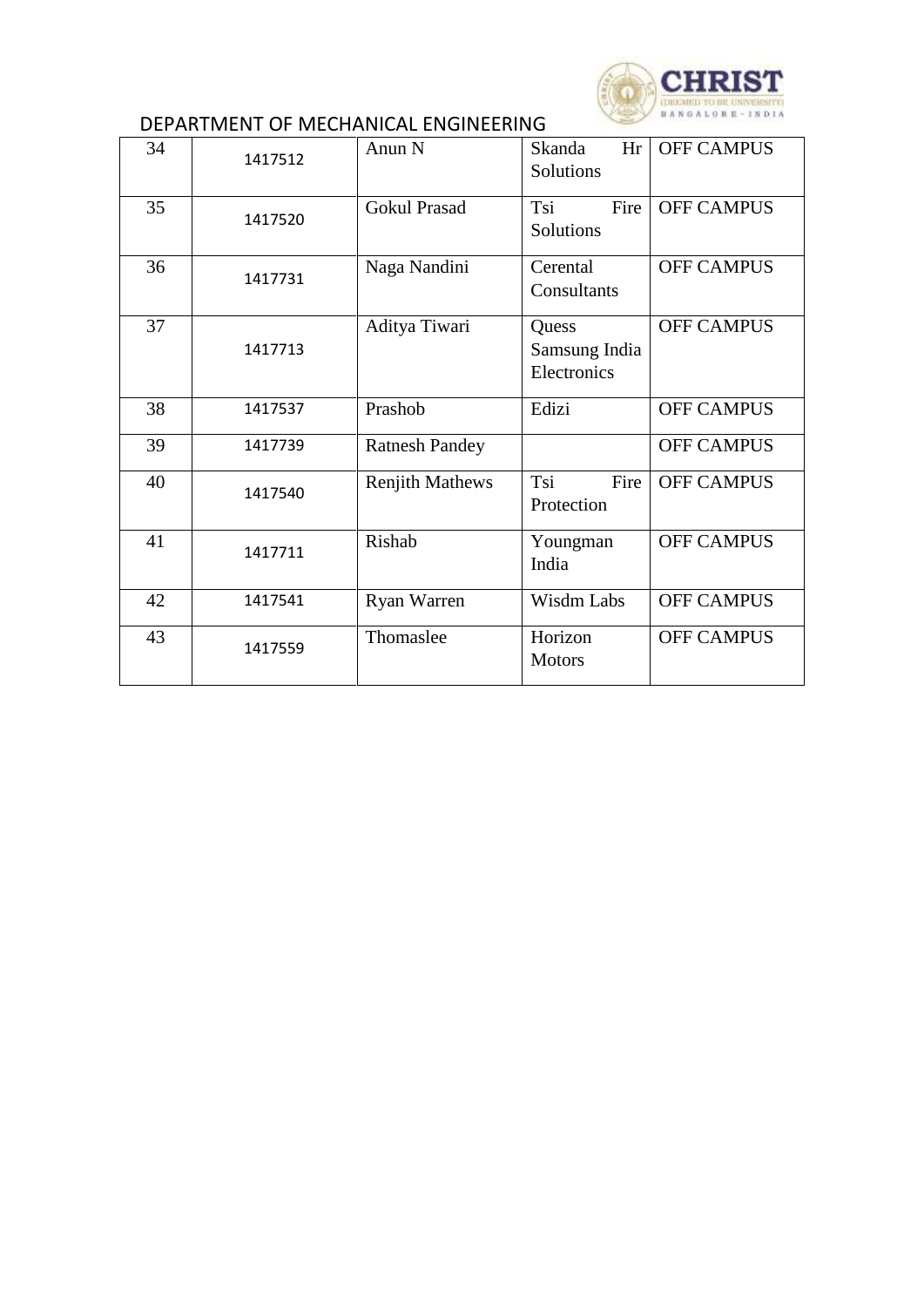

#### DEPARTMENT OF MECHANICAL ENGINEERING<br>II. LIST OF STUDENTS ADMITTED FOI LIST OF STUDENTS ADMITTED FOR HIGHER STUDIES

| <b>SL</b>                | <b>REGISTER</b> | <b>NAME OF</b>        | <b>NAME OF THE</b>        | <b>NAME OF THE</b>             |
|--------------------------|-----------------|-----------------------|---------------------------|--------------------------------|
| N <sub>O</sub>           | NO.             | <b>THE</b>            | <b>PROGRAMME</b>          | <b>UNIVERSITY</b>              |
|                          |                 | <b>STUDENT</b>        |                           |                                |
| $\mathbf{1}$             |                 | Abhisek               | Mba                       | Symbiosis, Pune                |
|                          | 1417502         | Chivukula             |                           |                                |
| $\overline{2}$           |                 | Aditya Sharma         | Mba                       | Christ University,             |
|                          | 1417504         |                       |                           | Bangalore                      |
|                          |                 |                       |                           |                                |
| 3                        | 1417518         | Dharmaarjun           | Mba                       | Christ University,             |
|                          |                 | Κ.                    |                           | Bangalore                      |
| $\overline{4}$           |                 | Dominic               | Process Energy            | Technical University,          |
|                          |                 | Kurian Regi           | And                       | Berlin, Germany                |
|                          | 1417519         |                       | Environmental             |                                |
|                          |                 |                       | <b>Systems</b>            |                                |
|                          |                 |                       | Engineering               |                                |
| 5                        | 1459412         | Clement               | <b>Research Scholar</b>   | University At Buffalo,         |
|                          |                 | Fernandez             |                           | <b>USA</b>                     |
| 6                        |                 | <b>Shawn Dsouza</b>   | Master<br><b>Of</b>       | <b>Ryerson University</b>      |
|                          |                 |                       | Engineering<br>At         |                                |
|                          | 1417703         |                       | Aerospace                 |                                |
|                          |                 |                       | Engineering               |                                |
| $\overline{\mathcal{L}}$ |                 | Nany                  | <b>Master Of Science</b>  | University Of Stirling         |
|                          | 1317644         | Tamalapakula          | International             |                                |
|                          |                 |                       | <b>Business</b>           |                                |
| 8                        |                 | Sebin Prakash         | <b>Of</b><br>Master       | The<br><b>Of</b>               |
|                          | 1417704         |                       | Engineering               | University<br>Auckland         |
|                          |                 |                       |                           |                                |
| 9                        |                 | Sreejith Rajesh       | Mechanical<br>Msc         | <b>Kingston University</b>     |
|                          | 1459417         |                       | Engineering With          |                                |
|                          |                 |                       | Professional<br>Placement |                                |
|                          |                 |                       |                           |                                |
| 10                       | 1459410         | Venkatesh             | M.<br>Tech<br>In          | Ms Ramiah University           |
|                          |                 | Raghunandan           | Aerospace Design          |                                |
| 11                       |                 | Girish                | Tech<br>M.<br>In          | Rv Engineering College         |
|                          | 1459409         | Raghunandan           | Machine Design            |                                |
| 12                       |                 | <b>Gk Kiran Singh</b> | Pgd Interior And          | <b>Jd</b> Institute Of Fashion |
|                          | 1417720         |                       | Spacial Design            | Technology, Bangalore          |
|                          |                 |                       |                           |                                |